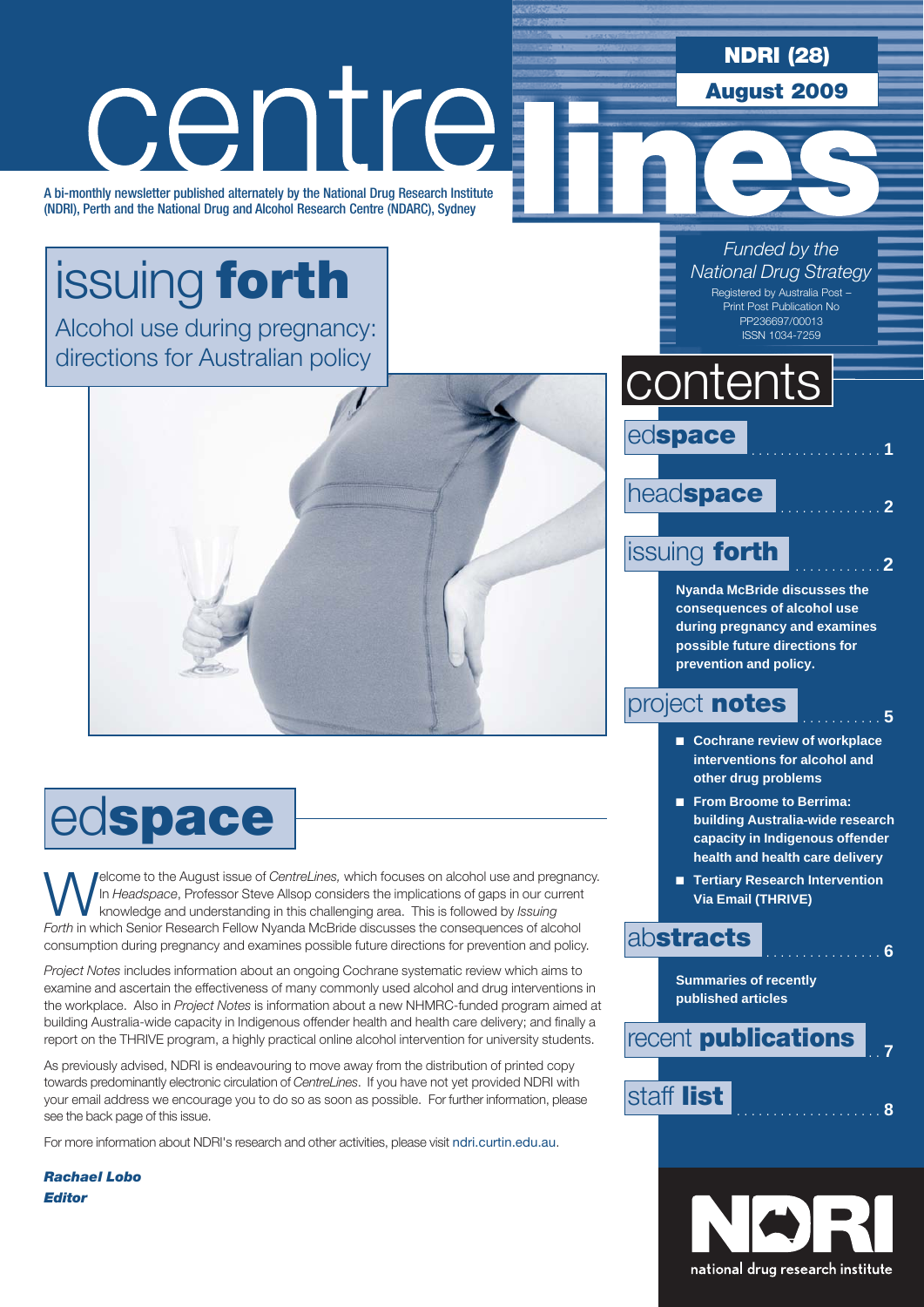# centre lines

# headspace

### Alcohol and pregnancy: filling the knowledge gaps

Many countries, including Australia, have developed guidelines and recommendations on alcohol use and pregnancy because of concerns surrounding alcohol consumption during pregnancy. Although the research at present does not allow the establishment of a clear threshold at which prenatal exposure to alcohol results in harm, there is consensus that alcohol can affect fetal development, potentially having a deleterious impact on cognitive development and functioning, retarding fetal growth, and leading to later adverse outcomes in terms of social and emotional functioning and cognitive and motor performance. Nyanda McBride summarises these diverse adverse impacts and it is important to note that, whilst there is no clear threshold for risk, it is evident that risk is related to patterns of consumption and to particular periods of fetal development. However, there is contention about the relevance of particular patterns and particular amounts of drinking. Combining what we do know with what is still unclear led to the following information being included in the latest NHMRC alcohol guidelines:

- the risk is higher with high alcohol intake, including episodic intoxication;
- the risk appears to be low with low level intake;
- it is impossible to determine how maternal and fetal factors will alter risk in the individual. (NHMRC, 2009, p77)

Despite the debate about specific thresholds for risk, the evidence is compelling enough to

have resulted in the World Health Organization identifying Fetal Alcohol Syndrome (FAS) as the leading cause of environment-related birth defects and mental retardation in the western world. While the extent of FAS and Fetal Alcohol Spectrum Disorder (FASD) in Australia has not been accurately established, there is increasing concern that, as well as having relevance for the broad population, some groups and communities are at particular risk because of a range of factors including higher rates of hazardous drinking.

As we see increases in risky alcohol consumption among some groups, including among women of childbearing age (eg the Australian Longitudinal Study on Women's Health indicated that among 18-23 year old women, 18 percent drank five or more drinks on a single occasion at least once per week and 21 percent did so about once per month (Clemens et al, 2007)), it is of concern that we know so little about FAS and FASD. Poor understanding of the criteria for diagnosis, limited health practitioner expertise, and possible reluctance to make a diagnosis that may carry some stigma for the child and the family all contribute to possible underdiagnosis.

Compounding these limitations of diagnosis and evidence of prevalence there is a lack of evidence about effective interventions. For example, the US Institute of Medicine proposed a combined approach of universal, selective and targeted prevention strategies. Kyskan and Moore (2005) recommended that approaches should include the following:



- Assess community knowledge about FAS;
- Educate health professionals;
- Ensure public health strategies to broadly target hazardous drinking across the community (eg price controls);
- Ensure warning labels on alcohol containers;
- • Develop social marketing strategies to reduce hazardous drinking especially during pregnancy.

The problem is that there is a dearth of evidence about effective strategies, either alone or in combination. It is important that we advance community understanding of what we know about the risks of alcohol use during pregnancy, and the limitations of our knowledge, to ensure more informed decision making. We should also be attending to the implications of the work of our colleagues Roslyn Giglia and Colin Binns on alcohol use and breastfeeding.

The gaps in our knowledge base indicate that as we await the release of further outputs of the Intergovernmental Committee on Drugs FASD working party, one priority we should hope for is a commitment to invest in developing a stronger evidence base to guide effective responses. cl

*Steve Allsop Director*



### Alcohol use during pregnancy: directions for Australian policy

The association between alcohol use during pregnancy and infant health was first reported in a scientific publication in 1899 by Dr William Sullivan1 who proposed that the stillbirths of alcoholic prisoners in a Liverpool prison were caused by alcohol. Subsequent observations were reported around 70 years later in France2, the United States of America (US)3,4, Germany5 and Sweden6. These researchers noted that the distinctive characteristics of children of alcoholic mothers were similar between children without genetic connection, suggesting damage during the prenatal period. The term Fetal Alcohol Syndrome (FAS) was

recommended by dysmorphologists Jones and Smith<sup>4</sup> to identify the causal agent and to encourage prevention7.

FAS is characterised by structural brain abnormalities and deficits in growth and neurological development resulting in a range of life-long disabilities. Fetal Alcohol Spectrum Disorder (FASD) includes FAS but also represents a range of less severe outcomes generally associated with lower level (ie not binge) use of alcohol during pregnancy. FAS is the only FASD condition defined by International Statistical Classification of Diseases and Related Health Problems:

ICD-9 and diagnostic criteria for FAS include confirmed history of maternal alcohol exposure, evidence of facial dysmorphology, growth retardation and central nervous system dysfunction8. However, it is of note that magnetic resonance brain imaging indicates that neurological deficits can occur in isolation to facial abnormalities<sup>9</sup>. What this means for individuals with FASD is a reduced ability to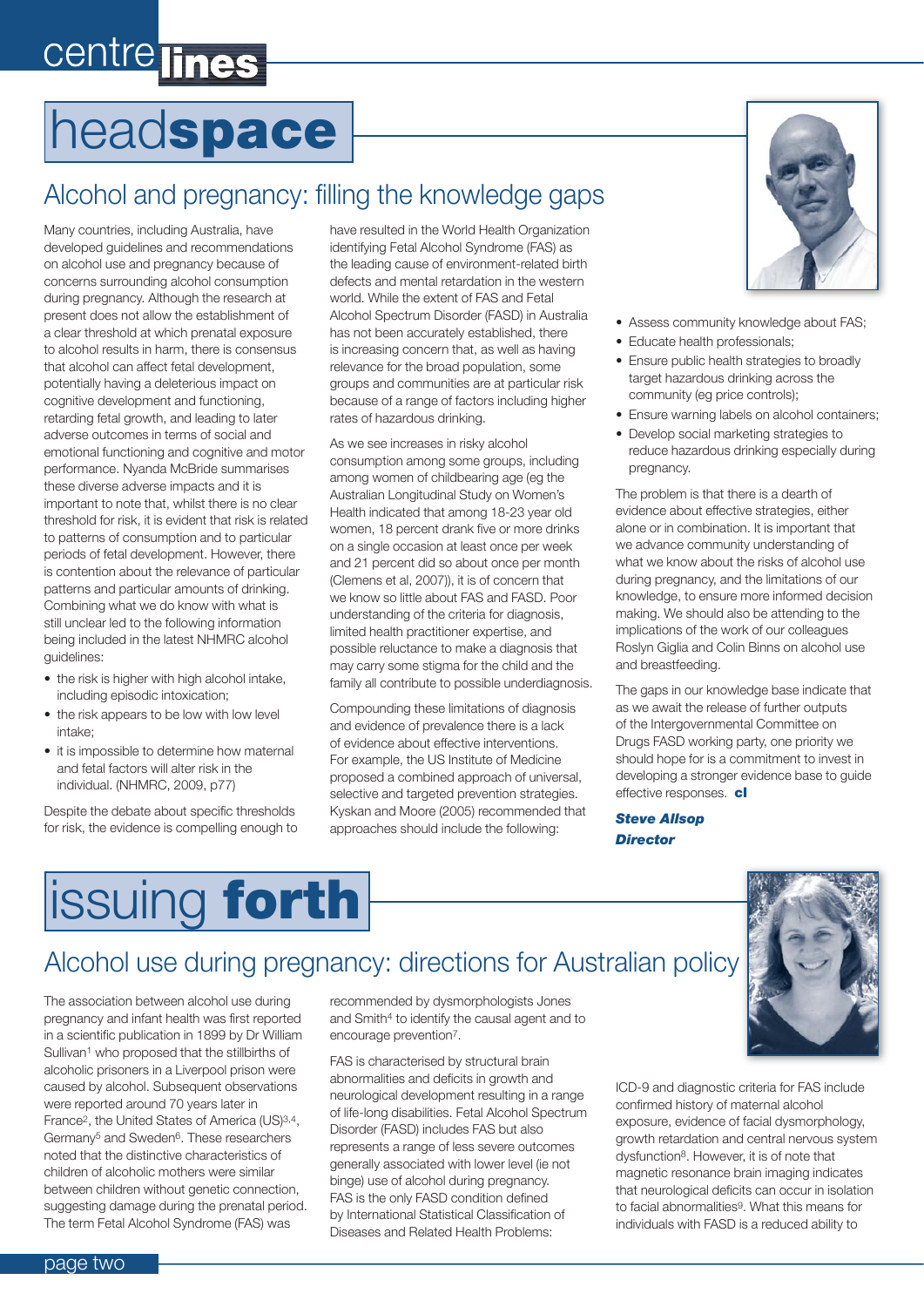function on a day to day basis, increased physical and mental health concerns leading to disrupted schooling and employment, reduced ability to live independently, increased risk of involvement with the law, and a higher level of substance abuse, unintended pregnancy, sexually transmitted disease and injury, to mention a few10,11,12,13,14. Although the outcomes of FASD often present as behavioural problems, these are secondary disabilities. FASD has its primary origins in damage to the developing central nervous system and this functional damage is irreversible.

#### **Determining prevalence of FAS**

The World Health Organisation recognises, and has done for over 10 years, that alcohol use during pregnancy which results in FAS is the leading cause of environmental-related birth defects and mental retardation in the Western World<sup>15</sup>. Current prevalence rates of FAS differ depending on the methodology used to identify cases<sup>16</sup>. Active systems tend to be most accurate as they rely on diagnostic criteria of children aged 3 to12 years when characteristics are most pronounced and when behavioural and learning deficits can be more accurately diagnosed<sup>16</sup>.

In the US, current prevalence rates of FAS, using various diagnostic reporting methodologies, range from 0.2-1.5 cases per 1000 live births10. The US has well developed reporting mechanisms for FAS, and well disseminated intervention programs to reduce alcohol use during pregnancy. In Australia, where this is not so<sup>11,17</sup>, recent estimates suggests a prevalence rate of 0.06 per 1000 live births (under 15 years) and an Indigenous rate of 8.11 per 100018. The US has a higher recorded prevalence rate of FAS than Australia. However Australia has a higher rate of drinking among women of childbearing age and pregnant women than the US19,20 with the most recent studies reporting that approximately 50 percent of Australian women continue to drink while pregnant21,22. Clearly our reporting and recording systems are letting us down11. Consequently there is a need to develop effective reporting, using active systems, to clarify FAS prevalence rates in a variety of populations within Australia, and to develop effective diagnostic criteria for other FASD conditions.

Of particular concern in Australia are recent anecdotal reports suggesting that some populations have a recurring history of FAS exposure, with at least two generations of members born with and giving birth to FAS affected children23,24. Why then has Australia failed to accurately and adequately diagnose, record, treat and prevent such a critical and preventable public health issue for several decades? Part of the reason may be that infants and children impacted upon by fetal alcohol effects are diagnosed under other disabilities and receive services under these

alternative classifications. In Western Australia, for example, there is a particularly high recorded prevalence of Attention Deficit and Hyperactivity Disorder (ADHD)25,26 shared to a lesser extent with other states of Australia25. Research reports that hyperactivity and attention deficit are noted in 61 percent of FAS cases<sup>16</sup>, suggesting that alternative classifications are possible and probable. The aetiologies of disabilities, however, are important as they can determine treatment protocols and can have an important impact on policy, funding, and the focus of prevention activity.

#### **Policy and prevention**

A review of international alcohol policies indicates that several countries including Australia have updated policies that relate to pregnant women and alcohol within the last two years27,28,29. There is, however, a divergence of policy advice, with some countries stating that pregnant women should not drink and other countries stating that not drinking is the safest option but that one or two drinks per week is considered low risk. The new Australian guidelines for pregnant (and breastfeeding) women adopt the more lenient second option29. This dichotomy of policy shows divergence in interpretation of the current available research on low level use of alcohol during pregnancy. However, it is of note that pregnant women in Australia are approximately four times more likely to drink than pregnant women in the US21,30. Australia's prevention aims should consider this difference as it demonstrates that a country with an exclusive abstinence policy approach to alcohol consumption during pregnancy can achieve a relatively lower rate of consumption (12 percent) than one without (50 percent)30.

If Australia is to develop effective FASD prevention activity, we need ongoing up-todate reporting systems to keep tabs on consumption rates of pregnant women as well as the prevalence of FAS and, as diagnostic criteria become better defined, of other FASD conditions. As with any well designed prevention planning, findings from evidence based reviews of the research literature, particularly from countries more advanced in dealing with the issue, should be incorporated. Having said that, there is a dearth of evidence about what works in terms of preventing and responding to FASD. Recent reviews of random control/clinical trials suggest the importance of individual brief interventions in clinical settings31. However, there is limited information on the impact of larger scale community interventions suggesting the need for more intervention research. We know that a proportion of women cease consumption once pregnancy is recognised, and participatory research with these women could prove beneficial to the development of intervention programs, as would participatory research with women who continue to drink.

Conversely, some prenatal consumption occurs in the non-recognised part of pregnancy and this introduces the need for intervention and policy focused on women of child-bearing age. Another consideration that may impact on prevention planning will require further research to clarify its impact within the Australian context. A recent Canadian report notes that a higher proportion of the population is affected by less severe FASD outcomes than those affected by FAS32, and this replicates the findings of a German study<sup>33</sup> which notes that the number of severe cases of FAS decreased between 1973 and 1999 but the number of mild cases increased. This introduces the issue of the prevention paradox, where more harm can be prevented by targeting a larger although lower consuming proportion of the population34. If this pattern also proves to be in play in Australia then it has implications for policy recommendations and intervention/ prevention funding.

Part of the answer in developing effective prevention policy and activity is adequate funding, and one funding option may lie in the redistribution of alcohol taxes to develop and support prevention of alcohol exposed pregnancies. This approach has worked well with tobacco through organisations such as the Western Australian Health Promotion Foundation where tobacco taxes are redistributed to research and practice. If an organisation was to exist for the redistribution of alcohol taxes to prevent alcohol exposed pregnancies, then prevention activity should include women who are considering pregnancy (preconception), who are currently pregnant, and who are breastfeeding. In addition prevention should also focus on women of child-bearing age as research reports that preconception drinking rates are reflected in pregnancy35, and that consumption 10 years earlier can predict pregnancy consumption<sup>36</sup>. This research, linked with the recent increase in the number of young Australian women drinking, and the amount of alcohol consumed by young women21, reinforces the need to focus some of the prevention efforts on women of childbearing age. A second funding alternative, albeit less popular among certain groups, is the reimbursement of health costs from industry groups, particularly those groups that have focused product development and advertising at women and specifically women of child-bearing age.

The soon to be released Intergovernmental Committee on Drugs (IGCD) report dealing with alcohol use during pregnancy and FASD will be an important starting point for action in Australia. Early drafts of the report suggest that the IGCD will provide long needed recommendations on measuring and recording FASD, a major focus on prevention, and the development of treatment guidelines<sup>37</sup>. This report can potentially form the basis of a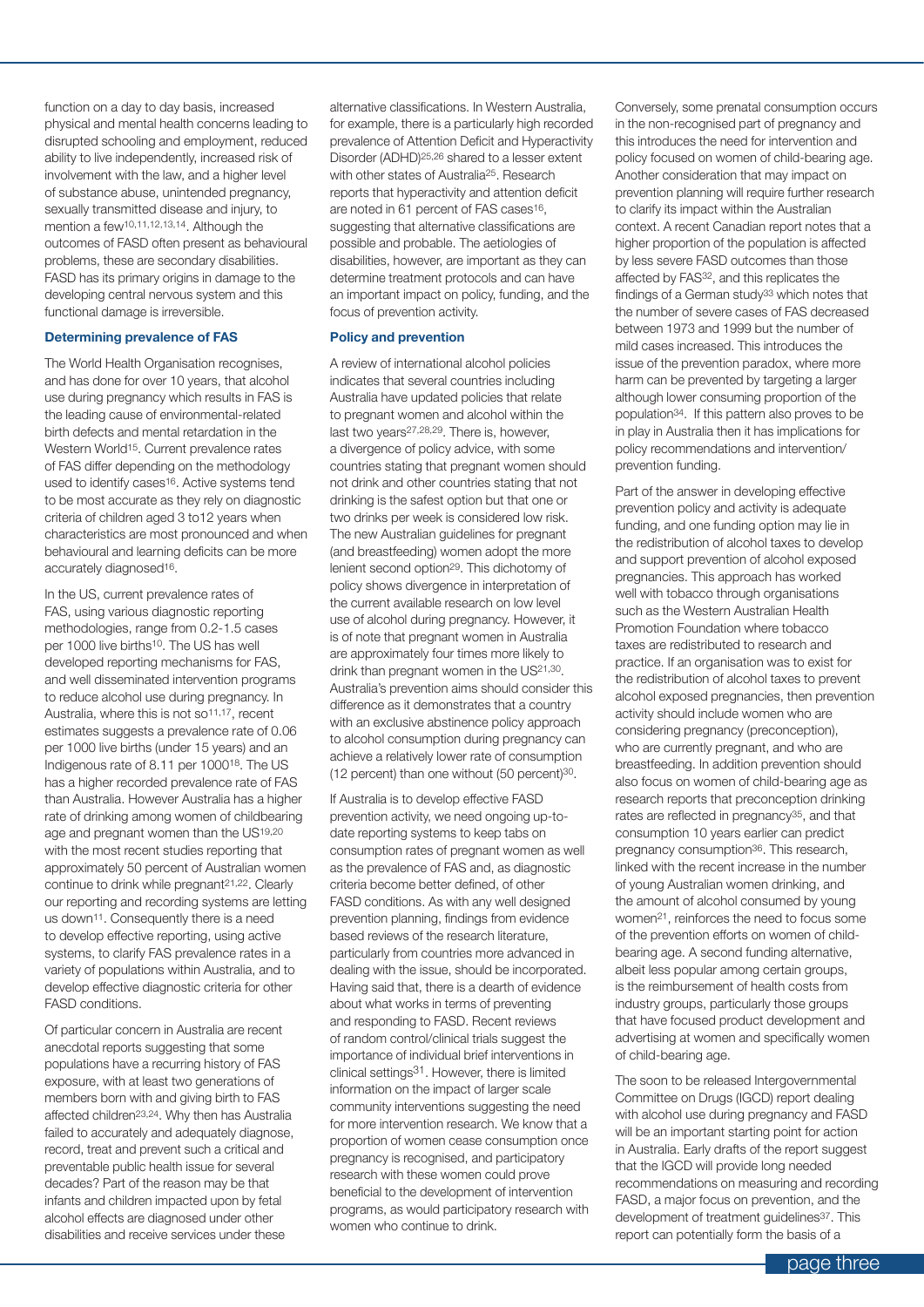# centre lines

# issuing forth continued...

comprehensive and well considered approach to alcohol use during pregnancy and FASD that takes us beyond our current grassroots level.

#### **Other considerations**

Another concern that does need consideration in the whole public health issue of alcohol use during pregnancy is that of maternal guilt, fear and stigma. O'Leary38 comments that this issue relates to concerns of possible terminations by women who have drunk alcohol during early pregnancy at a time when the pregnancy was unrecognised. However, there is also the historical guilt of mothers who have at sometime in the past had an alcohol exposed pregnancy, whether inside or outside past policy guidelines, with subsequent impact on their child, and the possible stigmatization of mothers particularly as the name of the syndrome is directly related to the prenatal actions of the mother. Additionally, campaigns that raise awareness of risks of alcohol consumption during pregnancy need to consider the creation of unnecessary anxiety or the 'worried well', particularly given the current dearth of information about low level use during pregnancy. There is a clear need for more research around these issues so that they can be better incorporated within interventions aiming to reduce the social, family and medical costs associated with prenatal alcohol use.

From a community perspective the fiscal costs associated with dealing with FAS in the US are US\$2.9 million per case per lifetime or an annual cost of US\$3.6 billion (mean adjusted costs), making FAS one of the most expensive birth defects for the community to treat<sup>10,39</sup>. If we apply the well-developed US surveillance and diagnostic process to the Australian situation we find that a more likely prevalence rate in the general population for Australia would be somewhere between 0.85 to 6.25 per 1000 live births (US 0.2-1.5 per 1000 prevalence rate applied to Australian 50 percent alcohol use during pregnancy). In 2007 there were 285,213 births in Australia40 suggesting that between 242 and 1781 children were born with FAS that year with an approximate lifetime cohort cost of between AU\$878-AU\$6457 million (when AU\$0.80 equals US\$1). Although only rough estimates, these figures suggest the possible cost benefits of prevention, and that calculating accurate economic costs for Australia is an essential part of any future focus on FASD.

The impact of maternal guilt and creating worried-well versus community impact and costs are aspects that need to be debated in a forum greater than this. However all of these issues reinforce the necessity of intervention that reaches women of child-bearing age and

those in the preconception stage, in addition to pregnant women. Given the impact on future generations and for the protection of future individuals and families, these discussions should not delay action on dealing in some way with future alcohol exposed pregnancies while this issue is debated.

With some exceptions, the history of Australian women's alcohol use and therefore the potential for alcohol exposed pregnancies is relatively recent, starting around the late 1960's and increasing to current times. This 40-to-50 year period of potential and probable alcohol-affected pregnancies will have resulted in an increasing prevalence of FASD, leading to current rates where one in every two births have some level of alcohol exposure and therefore some risk of FASD. FASD represents a loss of potential for individual and community health involving individual, family, social, community and financial costs. FASD is preventable, so this period of probable effect represents a 40-to-50 year period of lost opportunity for public health action to reduce the impact of alcohol use during pregnancy. Australian women are still drinking, often to high risk levels during pregnancy. To move forward and reduce any future impact requires a high level of multidisciplinary collaboration between governments, health professionals, researchers and affected families and communities, and requires action at multiple levels. Australia has a proven capacity to lead the world in public health issues and, as surprising as it is that we lag so far behind on this issue, it is rectifiable.  $c$ 

### *Nyanda McBride Senior Research Fellow*

#### **References**

- 1. Sullivan, W.C. (1899) A note on the influence of maternal inebriety on the offspring. Journal of Mental Science; 45: 489-503.
- 2. Lemoine, P., Harousseau, H., Borteyru, J-P. & Menuet, J-C. (1968) Les enfants de parents alcooliques. Anomalies observees. Apropos de 127 cas. Ouest Med; 21:476-482.
- 3. Ulleland, C.N. (1972) The offspring of alcoholic mothers. Annals New York Academy of Sciences, 197, 167-169.
- 4. Jones, K., Smith, D., Ulleland, C. & Streissguth, A. (1973) Patterns of malformation in offspring of chronic alcoholic mothers. Lancet; 1:1267-1271.
- 5. Majewski, F., Bierich, J., Loeser, H., Michaelis, R., Leiber, B. & Beetecken, F. (1976) Clinical aspects of pathogenesis of alcohol embryopathy. MMW Munch Med Wochenschr; 118: 1635-1642.
- 6. Olegard, R., Sabel, K.G., Aronsson, M. Sandin, B., Johannsson, P.R., Carlsson, C., Kyllerman, M., Iversen, K. & Hrbek, A. (1979) Effects on the child of alcohol abuse during pregnancy. Acta Paediatrica Scandinavica, 275, 112-121.
- 7. Clarren, S.K. (2005) A thirty year journey from tragedy to hope. Foreword to Buxton, B. (2005). Damaged Angels: An Adoptive Mother Discovers the Tragic Toll of Alcohol in Pregnancy. New York: Carroll & Graf. ISBN 0-7867-1550-2.
- 8. Institute of Medicine (US) (1996) Fetal alcohol syndrome: Diagnosis, epidemiology, prevention, and treatment. National Academy Press: Washington, DC.
- 9. Bookstein, F., Sampson, P., Connor, P. & Streissguth, A. (2002) Midline corpus callosum as a neuroanatomical focus of fetal alcohol damage. The Anatomical Record; 269: 162-174.
- 10.Olsen, H., Ohlemiller, M., O'Connor, M., Brown, C., Morris, C. & Damus, K. (2009) A call to action. Advancing essential services and research on Fetal Alcohol Spectrum Disorders. A report of the National Task Force on Fetal Alcohol Syndrome and Fetal Alcohol Effects. National Task Force on Fetal Alcohol Syndrome and Fetal Alcohol Effect Post Exposure Writing Group: March 2009.
- 11.Bower, C. (2009) Fetal Alcohol Syndrome. Presentation at the Public Health Association of Australia seminar "Foetal Alcohol Spectrum Disorder - what is the problem and what should we do?", Grace Vaughn House, Shenton Park, 26 May 2009.
- 12.Bertrand, J., Floyd, R., Weber, M., O'Connor. M., Riley, E., Johnson, K. & Cohen, D. (2004) Fetal Alcohol Syndrome: Guidelines for Referral and Diagnosis. Centers for Disease Control and Prevention: Atlanta.
- 13.Streissguth, A., Bookstein, F., Barr, H., Sampson, P., O'Malley, K. & Young, J. (2004) Risk factors for adverse life outcome for fetal alcohol syndrome and fetal alcohol effects. Journal of Developmental & Behavioral Pediatrics; 25(4): 228-238.
- 14.Health Canada (2001) It takes a community. Framework for the First Nations and Inuit Fetal Alcohol Syndrome and Fetal Alcohol Effects Initiative. Health Canada, ISBN 0-662-25944-0.
- 15.World Health Organization (WHO) (1999) Global status report on alcohol. World Health Organisation: Geneva.
- 16.Warren, K. & Foudin, L. (2001) Alcohol-related birth defects The past, present, and future. Alcohol Research and Health; 25 (3): 153-158.
- 17.Elliott, E., Bower, C., Payne, J., Morris, A., Haan, E., Leversha, A. & Bucens, I. (2006) Fetal alcohol syndrome in Australia. Alcoholism-Clinical and Experimental Research; 30:174A-174A.
- 18.Elliott, E., Payne, J., Morris, A., Haan, E. & Bower, C. (2008) Fetal alcohol syndrome: a prospective national surveillance study. Archives of Disease in Childhood; 93: 732-737.
- 19.Kyskan, C. & Moore, T. (2005) Global perspectives on Fetal Alcohol Syndrome: assessing practices, policies, and campaigns in four English-speaking countries. Canadian Psychology/Psychologie canadienne; 46 (3): 153-165.
- 20.Colvin, L., Payne, J., Parsons, D., Kurinczuk, J. & Bower, C. (2007) Alcohol consumption during pregnancy in non-Indigenous West Australian women. Alcohol Clinical and Experimental Research; 31(2): 276-84.
- 21.Australian Institute of Health and Welfare (2008) 2007 National Drug Strategy Household Survey. Detailed findings. Cat. No. PHE 107. Australian Institute of Health and Welfare: Canberra.
- 22.O'Callaghan, F., O'Callaghan, M., Najman, J., Williams, G. & Bor, W. (2003) Maternal alcohol consumption during pregnancy and physical outcomes up to 5 years of age: a longitudinal study. Early Human Development; 71: 137-148.
- 23.Smith, S. (2009) Special report: Suzanne Smith investigates Foetal Alcohol Syndrome. Australian Broadcasting Corporation, Lateline Broadcase 23/3/2009, http://www.abc.net.au/lateline/ content/2008/s2524166.htm.
- 24.Taylor, P. (2009) Blight of alcohol abuse seen in Kimberley's schoolgirl mums. Media report, The Australian, 24/3/2009.
- 25. Buckmaster L. (2004) Medication for Attention Deficit/ Hyperactivity Disorder (ADHD): An analysis by federal electorate (2001-03). Parliamentary Library of Australia: Canberra.
- 26.Calver, J., Sanfilippo, F., Preen, D. & Bulsara, M. (2007) Prescribed stimulant use by Western Australians with Attention Deficit Hyperactivity Disorder (ADHD): does amount dispensed exceed the expected authorised use? Australian and New Zealand Journal of Public Health; 31(6): 533-539.
- 27.UK Department of Health. Alcohol use during pregnancy. http:// www.dh.gov.uk/en/News/DH\_074968. 25 July 2007.
- 28.Alcohol Advisory Council of NZ. Low risk drinking guidelines. http://www.alcohol.org.nz/LowRiskDrinking.aspx 25 July 2007.
- 29.National Health and Medical Research Council (2009) Australian guidelines to reduce health risk from drinking alcohol. NHMRC: Canberra. ISBN 1864963743; 2009.
- 30.Substance Abuse and Mental Health Services Administration (2007) Results from the 2006 National Household Survey on Drug Abuse and Health: National Findings. Office of Applied Studies, NSDUH Series H-32, DHHS Publication No. SMA 07-4293: Rockville, MD.
- 31.Stade, B., Dailey, C., Dzendoletas, D., Sgro, M., Dowswell, T. & Bennett, D. (2009) Psychological and/or educational interventions for reducing alcohol consumption in pregnant women and women planning pregnancy. Cochrane Database of Systematic Reviews 2009; Issue 2. Art. No.: CD004228. DOI: 1002/14651858.CD004228.PUB2.
- 32.Alberta Alcohol and Drug Abuse Commission (2004) Estimating the rate of FASD and FAS in Canada. Women and Substance Use Information Series. Alberta Alcohol and Drug Abuse Commission, resource 533J, ISBN 0-7785-3305-0

... references continued on page 7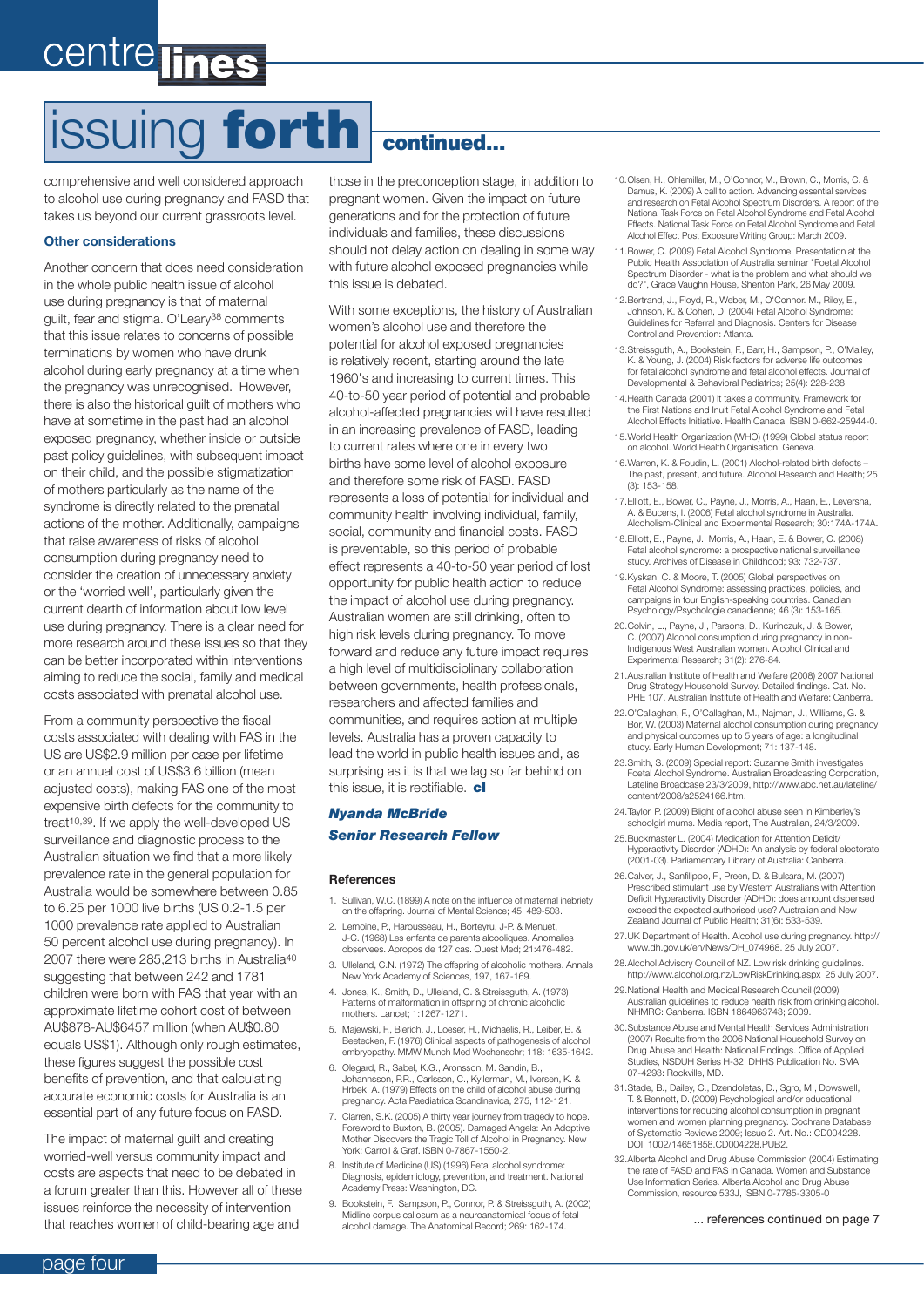# project notes

### Cochrane review of workplace interventions for alcohol and other drug problems

### *Rina Cercarelli, Steve Allsop, Richard Midford, Ken Pidd (NCETA)*

Alcohol and other drugs can have a significant impact on workplaces. They can result in a loss of productivity from absenteeism, poor decision making and increased morbidity. Specific productivity problems include procrastination, inconsistent performance, neglect of detail, poorer quality of work, less quantity of work and more mistakes. Alcohol and other drugs can also threaten the safety measures of a work environment by impairing coordination, slowing reaction times, increasing poor judgement and distorting perceptions of hazardous work. There is considerable evidence linking alcohol, and to a lesser extent other drug use, with transportation accidents and injuries. Alcohol and other drug use can also produce economic burden in the form of compensations and employer liabilities.

A number of risk factors for workplace and other drug problems have been identified, including gender, age, low education levels, low self esteem, long working hours, high physical work demands, monotonous work, job insecurity and poor supervision.

What is unclear is the nature of drug-related harm in the workplace. Data on this are extremely limited due to the reluctance of both employers and employees to provide information relating to employee drug use. It has been suggested that some claims about the level of harm in particular industries are exaggerated and without foundation. Even when good evidence does exist, it is often allied to specific industries or occupations, limiting the ability to generalise to a broad range of workplaces. This creates a critical flaw in our abilities to estimate alcohol and other drug harm in the workplace. In addition, this flaw then undermines the ability to assess the impact of any intervention strategies.

Given the potential risks involved with alcohol and other drug use in the workplace, this Cochrane Review will examine the effectiveness of workplace interventions for alcohol and other drug problems. This review is important as there is very little evidence for the effectiveness of many commonly used alcohol and other drug interventions in the workplace.

Randomised controlled trials and controlled clinical trials will be included in the first instance. If no or few randomised controlled trials and controlled clinical trials are retrieved, observational studies (prospective cohort

studies, case control studies and cross sectional surveys) will also be considered.

A search of electronic databases will be conducted, as well as manual searching of conference proceedings and other grey literature. Experts in the field will also be contacted to obtain any further unpublished reports. The results of these searches will be cross-checked against references in the identified papers and previous reviews.The review is being conducted with the assistance of the Cochrane Drug and Alcohol Group.

*(References available on request)*

### From Broome to Berrima: building Australia-wide research capacity in Indigenous offender health and health care delivery

### *Dennis Gray, Ted Wilkes, Simon Lenton, Steve Allsop, Julia Butt, Michael Doyle*

Australia has one of, if not the, highest Indigenous incarceration rates in the OECD, which impacts profoundly on Indigenous communities. With offender populations known to endure a greater health burden compared with the general community, there is a need to develop knowledge in this area, particularly in relation to Indigenous incarceration.

Indigenous and non-Indigenous academics from Western Australia, Australian Capital Territory, New South Wales and Victoria recently received a capacity building grant from the National Health and Medical Research Council (\$2.3 million over 5 years) to develop research capacity in Indigenous offender health research. A team of Indigenous and non-Indigenous researchers will be supported to work on projects in areas critical to the health and wellbeing of Indigenous offenders.

The program of research aims to establish an Australia-wide health and criminal justice research network and increased research capacity in key health areas affecting this population (blood borne viruses, mental health and substance use). Collaborative research work, secondments to research centres and mentoring will be used to develop the knowledge and skills of a cohort of young researchers (Team Investigators) in three states. Their findings will be shared and disseminated to a wider audience through annual symposia and publications in academic journals and other media.

This is an opportunity to create an Australiawide network for sharing knowledge in this field, and to maintain Australia's position as a world-leader in the area of offender health

research. Outcomes will include better health services for Indigenous offenders, and more generally improved health and wellbeing for those in the communities from which they come, and to which they return.

Investigators will work on collaborative projects in the areas of mental health, substance use, bloodborne viruses, impact of incarceration on Indigenous communities, and models of care for Indigenous offenders. The project has the support of several national centres and a range of experts:

*Chief Investigators*: Tony Butler, Michael Levy, John Kaldor, Mick Dodson, Fadwa Al-Yaman, Kay Wilhelm, Dennis Gray, Steve Allsop.

*Mentors*: Steve Larkin, Ted Wilkes, Stuart Kinner, Peter Schofield, Jane Freemantle, Ian Anderson, Beverley Raphael.

*Team Investigators*: Jocelyn Jones, Jill Guthrie, Nerelle Poroch, Kerry Arabena, Victoria Hovane, Kurt Andersson-Noorgard, Michael Doyle, James Fetherston.

### Tertiary Research Intervention Via Email (THRIVE)

#### *Jonathan Hallett, Peter Howat, Kyp Kypri (University of Newcastle), Alexandra McManus, Bruce Maycock*

The prevalence of unhealthy alcohol use among young adults (aged 18-24 years) is increasing in many countries. Young people at university have a particularly high prevalence of unhealthy alcohol use and have been found to drink more heavily and to exhibit more clinically significant alcohol-related problems than their non-student peers. Internet-based methods have been shown to produce high survey response rates in this population group, and can be used to deliver interventions that address risk taking behaviours such as risky and high risk alcohol and illicit drug use.

Curtin University recently trialed the use of an Internet intervention aimed at reducing risky and high risk drinking by university students. The electronic screening and brief intervention (e-SBI) called THRIVE (Tertiary Health Research Intervention Via Email) was funded by Healthway and involved a six month randomised control trial. Invitations were sent to 13,000 undergraduates (aged 17-24 years) to complete a web-based Alcohol Use Disorders Identification Test (AUDIT).

The intervention group received 10 minutes of web-based motivational assessment and personalized feedback comprising: AUDIT score, risk feedback and peer comparisons; facts about alcohol; tips for reducing the risk of alcohol-related harm; and where medical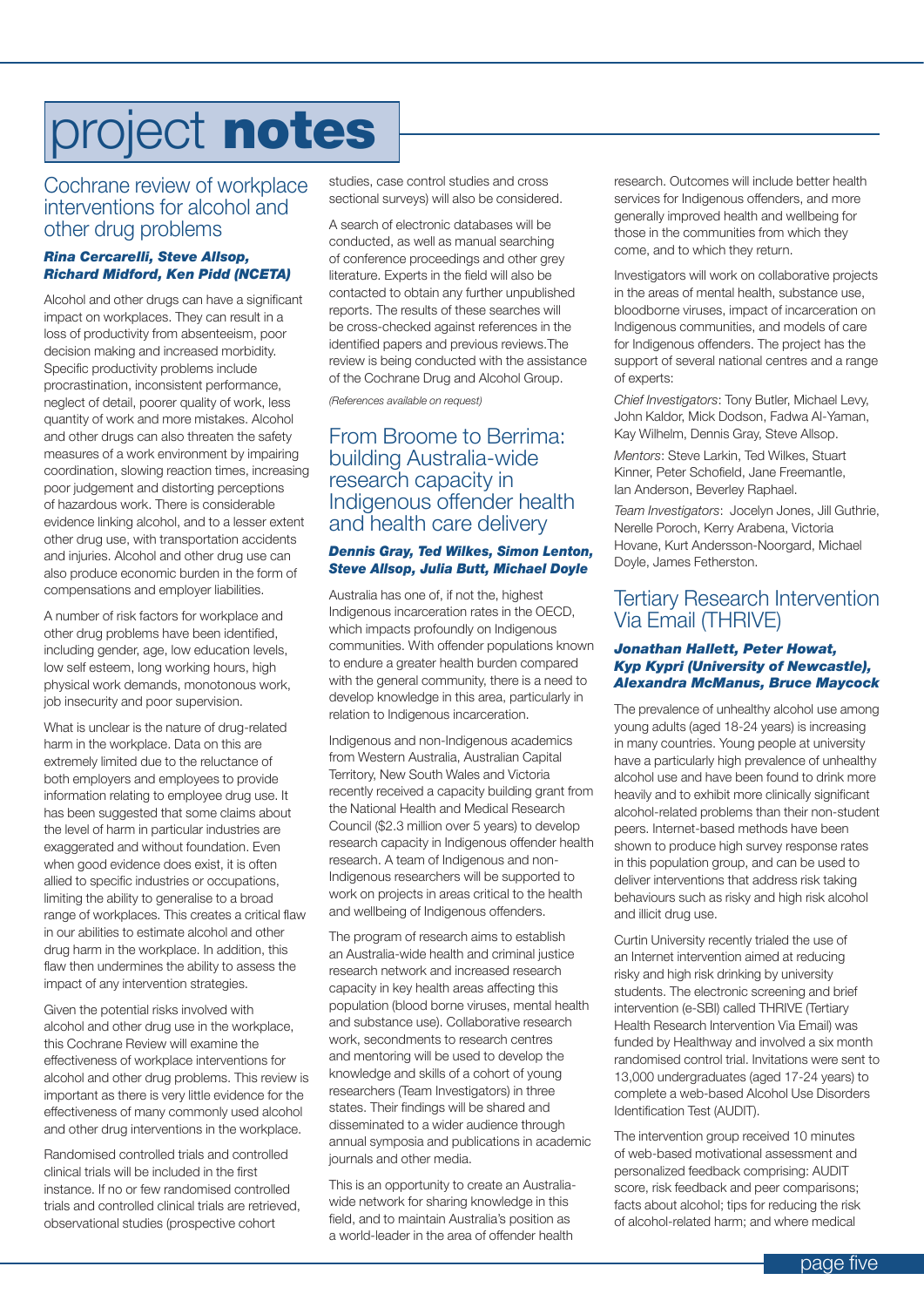# centre lines

# project notes continued...

help and counseling support could be found. The control group received only the screening. In total 7,237 students (56% of those invited) completed the screening; 2,435 (34%) screened positive for unhealthy drinking; 1,251 were randomly assigned to receive the intervention; 1,184 students served as controls.

Heavy drinkers who received e-SBI drank 17% less alcohol than controls 1 month after screening, and 11% less alcohol 6 months after screening. These differences in overall volume consumed were mainly driven by reductions in the frequency of drinking, though there were also small reductions in the amount consumed

per drinking episode. There were small nonsignificant differences between groups in the incidence of acute alcohol-related problems. In addition to the direct effects of the intervention, participant self-report after the 6-month followup suggests that the intervention prompted students with unhealthy alcohol use to seek help to moderate their drinking.

Of those who completed the intervention, 99% found THRIVE easy to complete, 76% said it provided personally relevant information, 55% would recommend it to a friend with a drinking problem, and 30% sought additional information on support services through the site.

This study shows that a universal screening approach is feasible and that a web-based intervention developed in consultation with potential users, and with the support of administrators, is a viable means of accessing a large, high-risk population group. It is possible that the intervention could be implemented in other educational institutions as well as medical and community settings.

*(References available on request)*

*For more information and to view the e-SBI program visit: http://wachpr.curtin.edu.au/ thrive/index.cfm.* cl

## abstracts

The effect of alcohol sales and advertising restrictions on a remote Australian community

#### *Richard Midford, Deidre Young, Tanya Chikritzhs, Denise Playford, Elaine Kite and Richard Pascal*

#### Drugs: Education, Prevention and Policy, 2009, 1–21, iFirst

Aim: To evaluate the effect of restricting hours of sale for take-away alcohol, container sizes for beverages linked to risky consumption and advertising and promotion of certain highstrength beverages on community attitudes, consumption and proxy measures of related harm in a small remote community with high levels of problematic use.

Methods: Community surveys were undertaken in the intervention community and an adjacent control community immediately prior to the introduction of the mandated restrictions and again 12 months later. Pre and post interviews were conducted with key informants in the intervention community at approximately the same times. Serial consumption and proxy harm data were collected from both intervention and control communities and changes measured over the period that voluntary and then mandatory restrictions were introduced.

Findings: There was recognition of a substantial community alcohol problem. This was accompanied by good knowledge of, and support for, the nominated restrictions prior to their mandated introduction. Subsequently, there was little opposition to their ongoing operation. Consumption of the most problematic beverage, cask wine, has reduced. Proxy measures of alcohol harm: night-time hospital accident and emergency occasions of service; trauma-related ambulance call outs; and police-attended disturbances, also declined. Much of this change was associated with earlier, voluntary restrictions.

Conclusions: The restrictions have had a beneficial effect, but most of this occurred prior to their mandated introduction. Continuing to mandate compliance is, however, important because it validates community action, crystallizes structural change andprovides a basis for further local initiatives.

### Income inequality and alcohol attributable harm in Australia

### *Paul Dietze, Damien Jolley, Tanya Chikritzhs, Susan Clemens, Paul Catalano and Tim Stockwell*

### BioMedCentral: Public Health, 2009, 9, 70, doi:10.1186/1471-2458-9-70

Background: There is little research on the relationship between key socioeconomic variables and alcohol related harms in Australia. The aim of this research was to examine the relationship between income inequality and the rates of alcohol-attributable hospitalisation and death at a local-area level in Australia.

Method: We conducted a cross sectional ecological analysis at a Local Government Area (LGA) level of associations between data on alcohol caused harms and income inequality data after adjusting for socioeconomic disadvantage and remoteness of LGAs.

The main outcome measures used were matched rate ratios for four measures of alcohol caused harm; acute (primarily related to the short term consequences of drinking) and chronic (primarily related to the long term consequences of drinking) alcohol-attributable hospitalisation and acute and chronic alcoholattributable death. Matching was undertaken using control conditions (non-alcoholattributable) at an LGA level.

Results: A total of 885 alcohol-attributable deaths and 19467 alcohol-attributable hospitalisations across all LGAs were available for analysis. After weighting by the total number of cases in each LGA, the matched rate ratios of acute and chronic alcoholattributable hospitalisation and chronic alcoholattributable death were associated with the squared centred Gini coefficients of LGAs. This relationship was evident after adjusting for socioeconomic disadvantage and remoteness of LGAs. For both measures of hospitalisation the relationship was curvilinear; increases in income inequality were initially associated with declining rates of hospitalisation followed by large increases as the Gini coefficient increased beyond 0.15. The pattern for chronic alcoholattributable death was similar, but without the initial decrease. There was no association between income inequality and acute alcoholattributable death, probably due to the relatively small number of these types of death.

Conclusion: We found a curvilinear relationship between income inequality and the rates of some types of alcohol-attributable hospitalisation and death at a local area level in Australia. While alcohol-attributable harms generally increased with increasing income inequality, alcohol-attributable hospitalisations actually showed the reverse relationship at low levels of income inequality. The curvilinear patterns we observed are inconsistent with monotonic trends found in previous research making our findings incompatible with previous explanations of the relationship between income inequality and health related harms.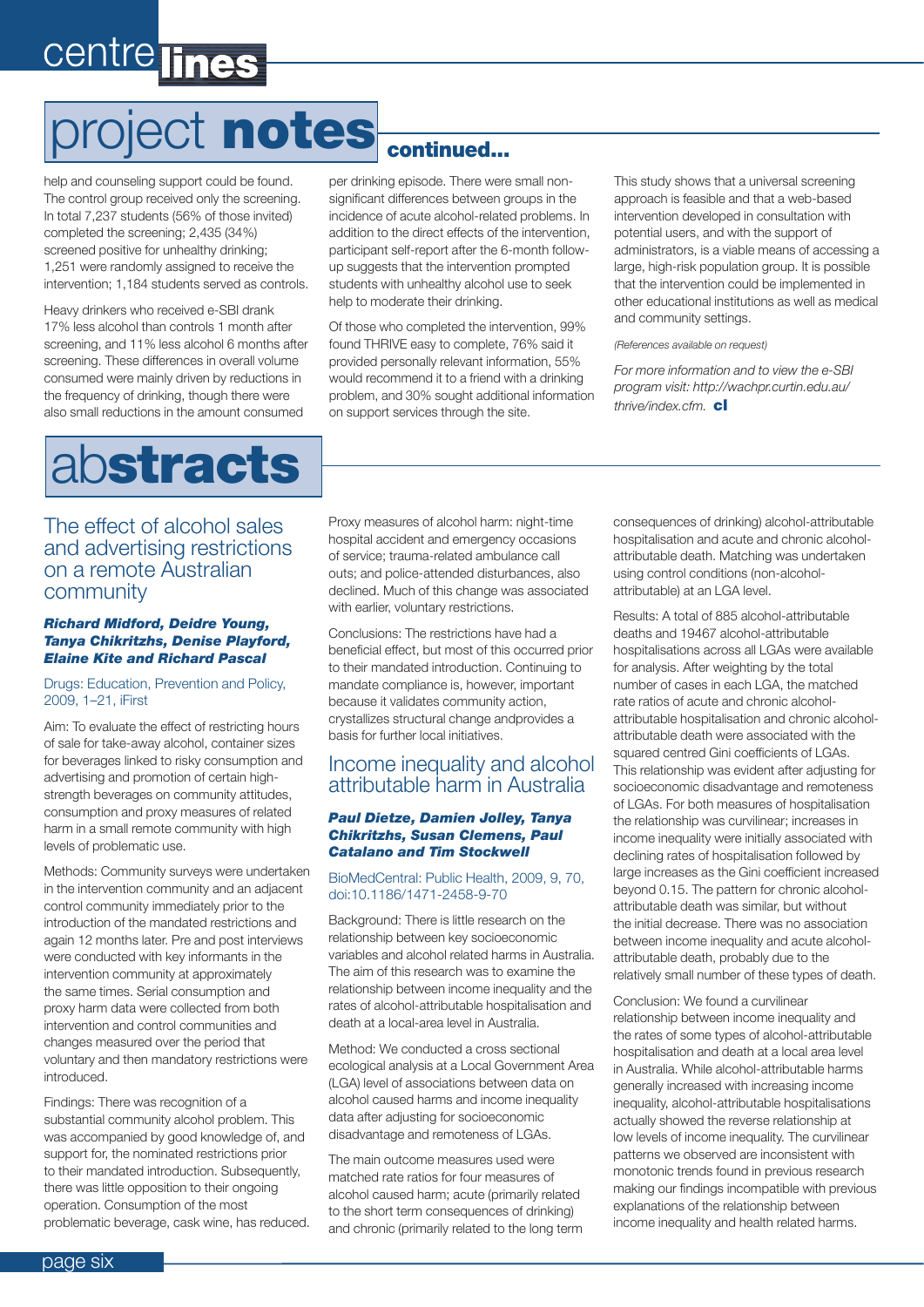### Prescription drug misuse: Is technology friend or foe?

### *Suzanne Nielsen, Monica Barratt*

#### Drug and Alcohol Review, 2009, 28, pp 81–86

Introduction and Aims: Prescription drug misuse and related harms have been increasing considerably over the past decade. At the same time, there has also been rapid growth in the use of online and Internet technologies. Thus, it is important that we understand the role online and Internet technologies play in prescription drug misuse.

Design and Methods: Published work addressing the role of technology in prescription drug misuse is explored. Topics include: Internet supply, online monitoring of prescription drug use trends and electronic prescription monitoring.

Results: Little is known about the prevalence of acquiring prescription drugs from online pharmacies. Prescription drugs are easily accessible through vendor websites, and 'rogue' no-prescription websites have proven difficult to control. There has so far been limited application of real-time monitoring to prevent overuse of prescription medications. Online monitoring of drug use trends may also prove to be a useful and timely source of information about new methods of 'off-label' prescription drug use.

Discussion and Conclusions: Technology has the potential to play a more prominent role in facilitating drug acquisition, while also enhancing the monitoring and prevention of prescription drug misuse. As technology becomes more ubiquitous in everyday life, the continued investigation of its relationship with prescription drug misuse becomes even more important. cl

#### references continued from page 4

- 33.Loser, H. (1999) Alcohol in pregnancy Maternal conflicts and preventive problems [Alkohol in de Schwangerschaft – Konflikte bei Frauen und mutterliche Probleme]. Sucht; 45:331-338.
- 34. Hawks D. (1989) Is it possible to recommend safe drinking levels without increasing per capita consumption? Another aspect of the prevention paradox. British Journal of Addiction; 84: 371-375.
- 35.Russell, M., Martier, S., Sokol, R., Mudar, P., Bottoms, S., Jacobson, S. & Jacobson, J. (1994) Screening for pregnancy risk-drinking. Alcohol Clinical & Experimental Research;18 (5):1156-1161.
- 36.O'Neil, l S., Parra, G., & She, K. (2001) Clinical relevance of heavy drinking during the college years. Cross-sectional and prospective perspectives. Psychology of Addictive Behaviours; 29: 311-321.
- 37.Guard. N. (2009) FASD DAO Perspective. Presentation at the Public Health Association of Australia seminar "Foetal Alcohol Spectrum Disorder - what is the problem and what should we do?", Grace Vaughn House, Shenton Park, 26 May 2009.
- 38.O'Leary, C., Heuzenroeder, L., Elliott, E. & Bower C. (2007) A review of policies on alcohol use during pregnancy in Australia and other English speaking countries, 2006. Medical Journal of Australia; 186 (9) 466-471.
- 39.Lupton, C., Burd, L. and Harwood, R. (2004). Cost of fetal alcohol spectrum disorders. American Journal of Medical Genetics. Part C: Seminars in Medical Genetics; 127(1): 42-50.
- 40.Australian Bureau of Statistics (2008) 3301.0 Births, Australia, 2007. http://www.abs.gov.au/AUSSTATS/abs@.nsf/ Lookup/3301.0Explanatory%20Notes12007?OpenDocument. 16 July 2009.

# recent **publications**

### Monographs and Technical Reports

**Butler, T.G.** (2009) WA Health and Criminal Justice Research Forum report. National Drug Research Institute, Curtin University of Technology, Perth.

**George, J., Fetherston, J., Lenton, S. & Santana, L.** (2009) WA drug trends 2008: Findings from the Illicit Drug Reporting System (IDRS) NDARC Technical Report No 25. National Drug and Alcohol Research Centre, University of New South Wales, Sydney.

**Gray, D., Green, M., Saggers, S. & Wilkes, E.** (2009) Review of the Aboriginal and Torres Strait Islander Community-Controlled Alcohol and Other Drugs Sector in Queensland. Queensland Aboriginal and Islander Health Council, Brisbane.

**Loxley, W. & Adams, K.** (2009) Women, drug use and crime: findings from the Drug Use Monitoring in Australia program. AIC Reports Research and Public Policy Series 99. Australian Institute of Criminology, Canberra.

**Rainsford, C., Fetherston, J. & Lenton, S.** (2009) WA trends in ecstasy and related drug markets 2008: Findings from the Ecstasy and related Drugs Reporting System (EDRS). NDARC Technical Report No. 34. National Drug and Alcohol Research Centre, University of New South Wales, Sydney.

**Saggers, S.** (2009) Evaluation of pathways to prevention initiatives for children and families in Western Australia. National Drug Research Institute, Curtin University of Technology, Perth.

### Articles and Books

**Bond, L., Daube, M. & Chikritzhs, T.** (2009) Access to Confidential Alcohol Industry Documents: From 'Big Tobacco' to 'Big Booze'. Australasian Medical Journal. Doi 10.4066/AMJ.2009.43, 1, (3), pp 1-26.

**Butler, T.G., Belcher, J., Champion, U., Allerton, M. & Fasher, M.** (2009) The physical health status of young Australian offenders. Australian & New Zealand Journal of Public Health, 32, pp 73-80.

**Cercarelli, R., Allsop, S., Midford, R. &**  Pidd, K. (2009) Workplace interventions for alcohol and other drug problems (Protocol). Cochrane Database of Systematic Reviews. Issue 2. Art No: CD007774. DOI: 10.1002/14651858.CD007774.

**Dietze, P., Jolley, D., Chikritzhs, T., Clement, S., Catalano, P. & Stockwell, T.R.** (2009) Income inequality and alcohol related harm in Australia. BioMedCentral: Public Health 9:70 doi:10.1186/1471-2458-9-70.

**Dodd, J., Saggers, S. & Wildy, H.** (2009) Constructing the' ideal' family in family centred practice: issues for delivery. Disability & Society, 24, (2), pp 173-183.

**Gray, D. & Saggers, S.** (2009) Indigenous health: the perpetuation of inequality. In Germov, J. (ed) Second Opinion: An Introduction to Health Sociology (4th ed). Oxford University Press, Melbourne.

**Green, R. & Moore, D.** (2009) 'Kiddie drugs' and controlled pleasure: Recreational use of dexamphetamine in a social network of young Australians. International Journal of Drug Policy, 20, (5), pp 402-408.

**Hallett, J., Maycock, B., Kypri, K., Howat,**  P. & McManus, A. (2009) Development of a web-based alcohol intervention for university students: processes and challenges. Drug and Alcohol Review, 28, (1), pp 31-39.

**Higgs, P., Dwyer, R., Duong, D., Thach, M., Power, R. & Maher, L.** (2009) Heroin-gel capsules and groin injecting practices among ethnic Vietnamese in Melbourne. International Journal of Drug Policy, 20, (4), pp 340-346.

**Hutchins, T., Saggers, S. & Frances, K.** (2009) Australian Indigenous perspectives on quality assurance in children's services. Australian Journal of Early Childhood, 34, (1), pp 10-19.

**Hutchins, T., Saggers, S. & Frances, K.** (2009) Improving the representation of Indigenous child care workers in the mainstream child care workforce. Australian Journal of Early Childhood, 34, (1), pp 2-9.

**Massey, P., Miller, A., Durrheim, D.N. & Saggers, S.** (2009) Pandemic influenza containment and the cultural and social context of Indigenous communities: letter to the editor. Rural & Remote Health, 9, pp 1179.

**Midford, R., Young, D.J., Chikritzhs, T., Playford, D., Kite, E. & Pascal, R.** (2009) The effect of alcohol sales and advertising restrictions on a remote Australian community. Drugs: Education, Prevention & Policy, 1-21, iFirst.

**Nielson, S. & Barratt, M.J.** (2009) Prescription drug misuse: Is technology friend or foe? Drug and Alcohol Review, 28, pp 1-86.